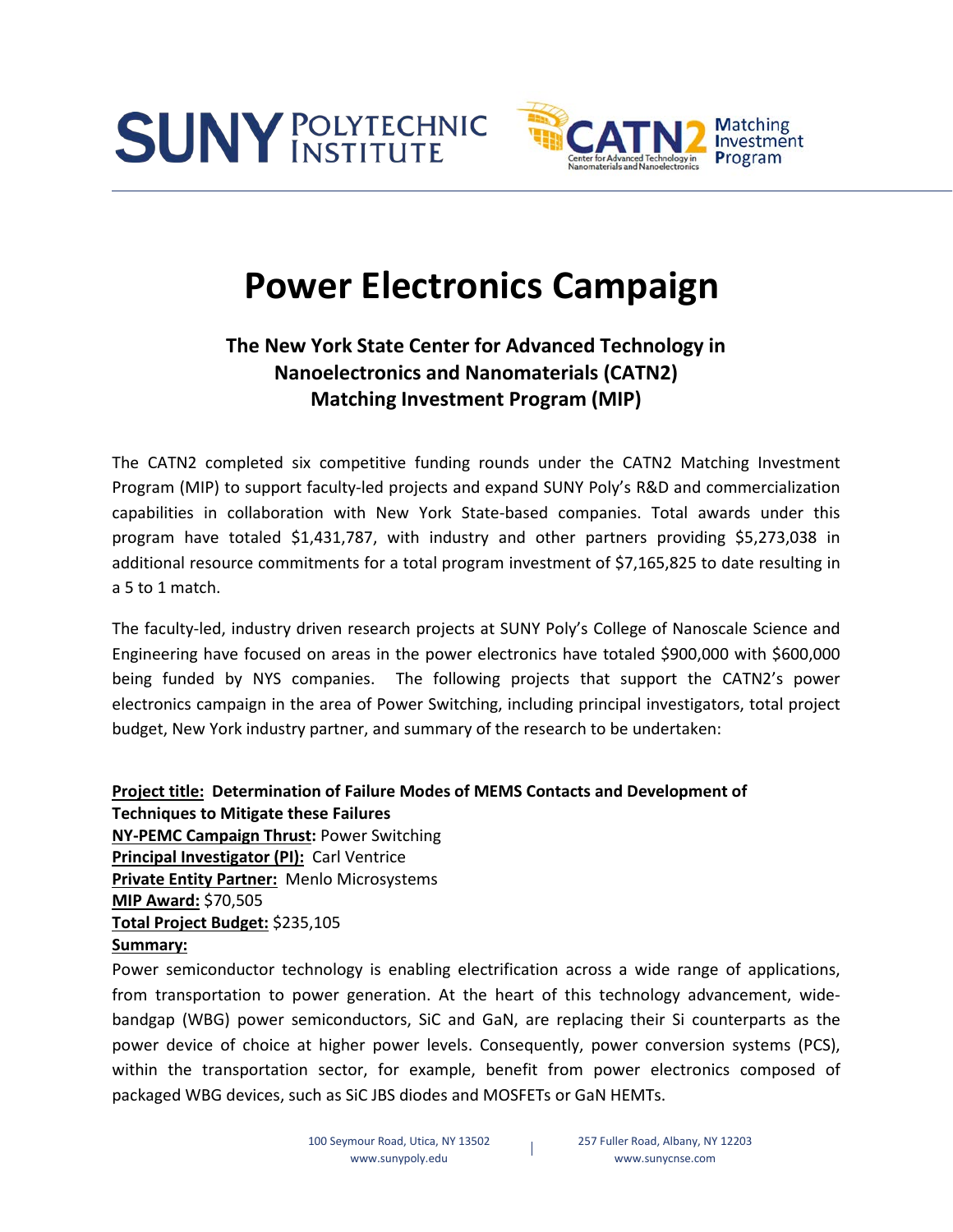Industrial partner Menlo Microsystems is reimagining one of the most fundamental building blocks of electronic systems – the electronic switch. Menlo is developing the core technology around fused silica based substrate fabrication, metal MEMS and hermetic through glass vias (TGV) and beginning the early phases of product commercialization of its MEMS based switch products. To continue the technology's advancement to higher power levels, the various reliability and failure mechanisms must be thoroughly understood and quantified. *The goal of this collaboration is to characterize the behavior of a ruthenium-based film with a grown ruthenium oxide top layer across various environments and temperatures to assess the stability of the Ru/RuO2 layers. This bi-layer material stack serves as the electrical contact for the switch, which experiences electrical, mechanical and environmental failure mechanisms.* 

**Project Title: MEMS Switch Reliability NY-PEMC Campaign Thrust:** Power Switching **Principal Investigator (PI):** James Lloyd **Private Entity Partner(s):** Menlo Microsystems **MIP Award:** \$75,000 **Total Project Budget:** \$280,100 **Summary:**

Power semiconductor technology is enabling electrification across a wide range of applications, from transportation to power generation. At the heart of this technology advancement, widebandgap (WBG) power semiconductors, SiC and GaN, are replacing their Si counterparts as the power device of choice at higher power levels. Consequently, power conversion systems (PCS), within the transportation sector, for example, benefit from power electronics composed of packaged WBG devices, such as SiC JBS diodes and MOSFETs or GaN HEMTs.

Menlo was established as a spin-out from GE's Global Research Center with the goal and purpose to commercialize a breakthrough MEMS based ohmic switch technology and products. The company is reimagining one of the most fundamental building blocks of electronic systems – the electronic switch. The goal of this collaboration is to characterize and then improve upon the reliability and lifetime of Menlo's MEMS switch technology for both RF and power relay applications. Through the application of fundamental reliability and surface/interface physics the core failure modes (contact wear, electromigration, temperature induce material properties changes, etc.) will be characterized and modeled, baseline performance quantified, process and material improvements suggested, and reliability properties understood to enable the technology's expansion into additional markets in communications infrastructure and Industrial IoT.

**Impact:** While achieving a better understanding of the reliability of the MEMS switches, Dr. Lloyd's lab will be upgraded with new probe cards and other improvements that will be determined through the course of this project. Once Dr. Lloyd's team learns about the failure mechanisms they